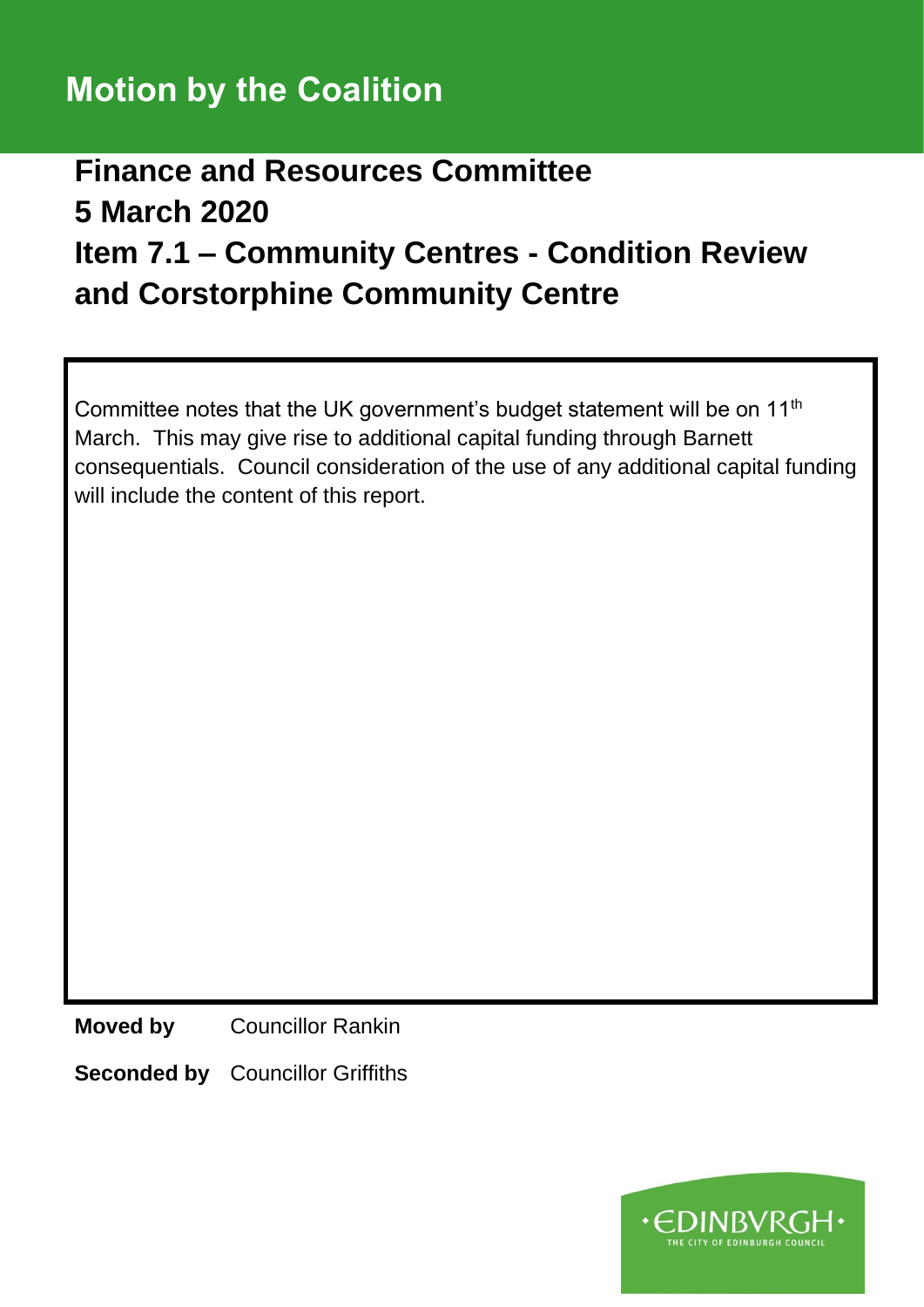# **Amendment by the Conservative Group / Liberal Democrat Group**

### **Finance and Resources Committee 5 March 2020 Item 7.1 – Community Centres - Condition Review and Corstorphine Community Centre**

Committee:

Renumbers 1.1.3 and 1.1.4 to become 1.1.4 and 1.1.5

Adds a new 1.1.3 as follows

1.1.3 Agrees that, in order to upgrade the condition of the community centres owned by the Council to a safe and satisfactory condition and to address the backlog of maintenance issues, the community centres should be added into the Asset Management Works Programme when it is renewed in 2023/24, subject to a prioritisation assessment of the outcomes and benefits that might be achieved from the investment.

Adds a new 1.1.6 as follows

1.1.6 Recognises that Corstorphine Community Centre has a viable business plan to run a self-funded annual programme of activities and therefore agrees to provide funding of £750,000 in the form of a secured capital investment from the Council's unallocated General Fund. The secured capital investment would take the form of a 'golden share' in the building incorporating rights to a proportionate share of any capital proceeds in the event that the building ceased to be used as a community centre at any future time.

**Moved by** Councillor Hutchison

**Seconded by** Councillor Aldridge

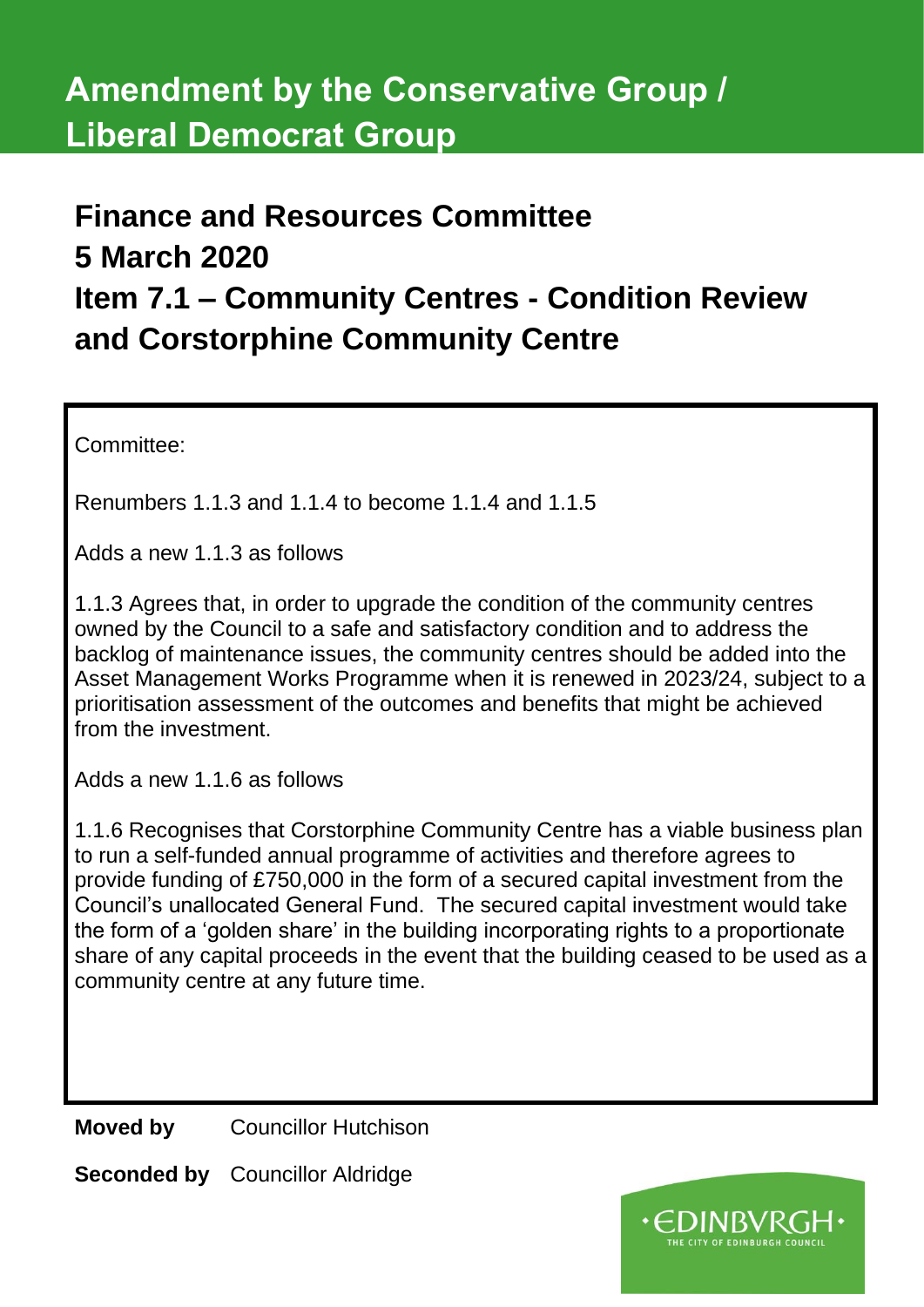# **Amendment by the Green Group**

# **Finance and Resources Committee 5 March 2020 Item 7.1 – Community Centres - Condition Review and Corstorphine Community Centre**

Adds:

- 1.1.5 Recognises the £13.6m needed to bring community centres up to Condition A standard and that should be considered as part of the capital budget strategy in future years.
- 1.1.6 Also, however, recognises that not all works are of equal urgency and, while condition A should be the end destination, works may be carried out to bring standards up meantime, consistent with safe building use and good property maintenance.
- 1.1.7 So requests a further report in one cycle setting out a costed priority plan of investment to tackle the most immediate investment needs subject to assessment of overall suitability, best value and ongoing considerations of service redesign.
- 1.1.8 And, notes that this prioritised plan should be considered as part of the capital budget strategy post 2022; or sooner, should additional capital be allocated or capital slippage identified meantime.

**Moved by** Councillor Corbett

**Seconded by** Councillor

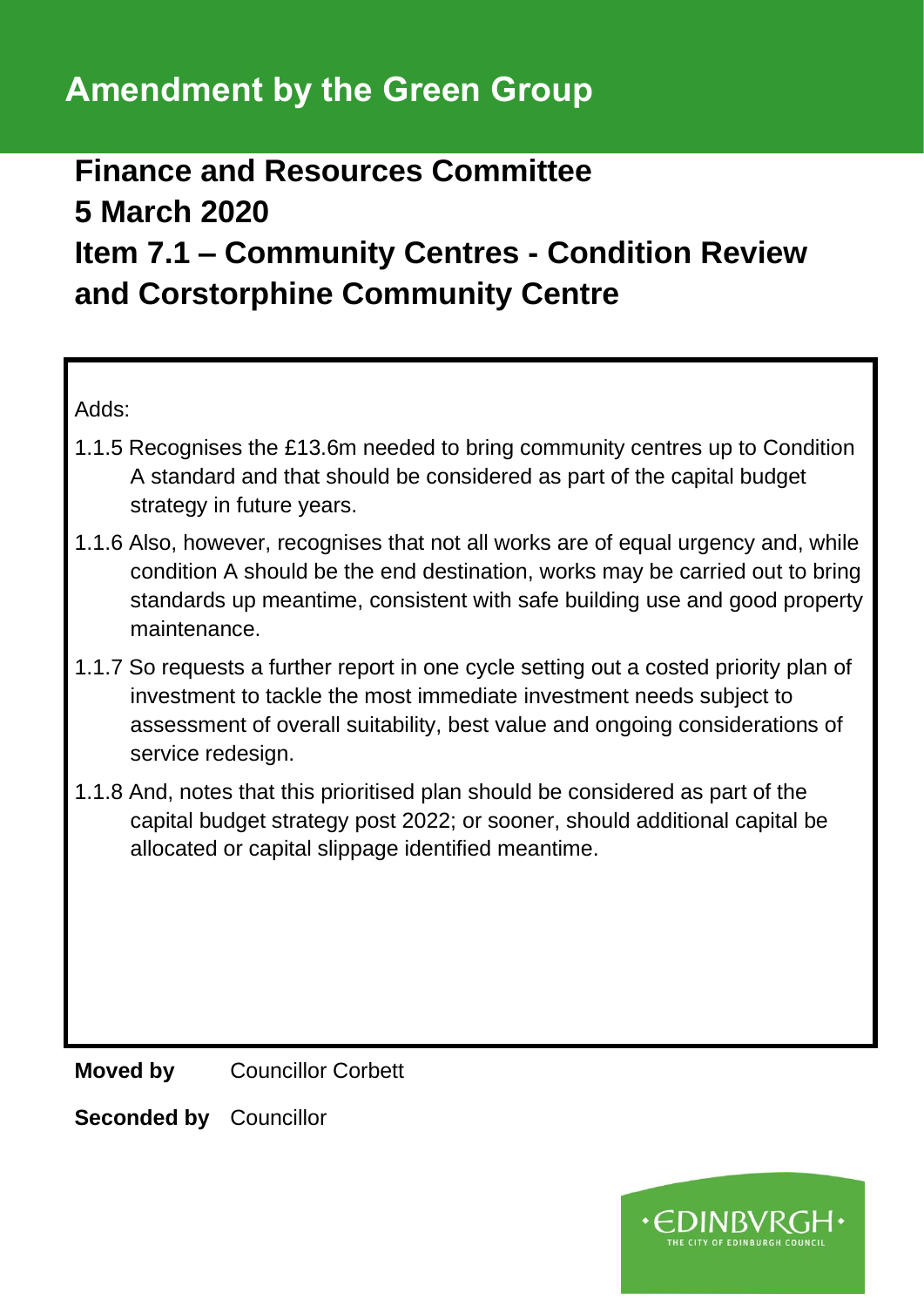# **Amendment by the Green Group**

# **Finance and Resources Committee 5 March 2020 Item 7.16 – Edinburgh International Conference Centre Hotel and Hotel School – business case**

Delete all recommendations and replace with:

- 1.1 Notes the hard work carried out by officers and staff at EICC in preparing a detailed business case and thanks them for that work;
- 1.2 Recognises the council's commitment to achieve net zero carbon status by 2030, in the context of a shared global imperative to meet the same goal;
- 1.3 Recognises that business models which rely on significant numbers of people travelling frequently internationally, especially by flying, are extremely difficult to reconcile with the imperative outlined in in 1.2;
- 1.4 Acknowledges that the EICC currently hosts events which attract international audiences; however, does not consider it consistent with the city's net zero carbon ambitions to embed that assumption into future development;
- 1.5 Notes that the hotel business case works within a 20% reduction in occupancy and that may be considered well within "business-as-usual" norms; but that the challenge for the next 10 years and beyond is highly disruptive to business-as-usual norms;
- 1.6 Therefore agrees to reject the hotel business case as posing a high risk to the council over the 25 year period envisaged; and increasing council complicity with high-carbon business models; and
- 1.7 Instructs officers to work with EICC to develop alternative ways of funding capital investment; developing a programme of events which focuses on lower-impact travel modes; and continues to develop the idea of a hotel school with Edinburgh College and other operators.

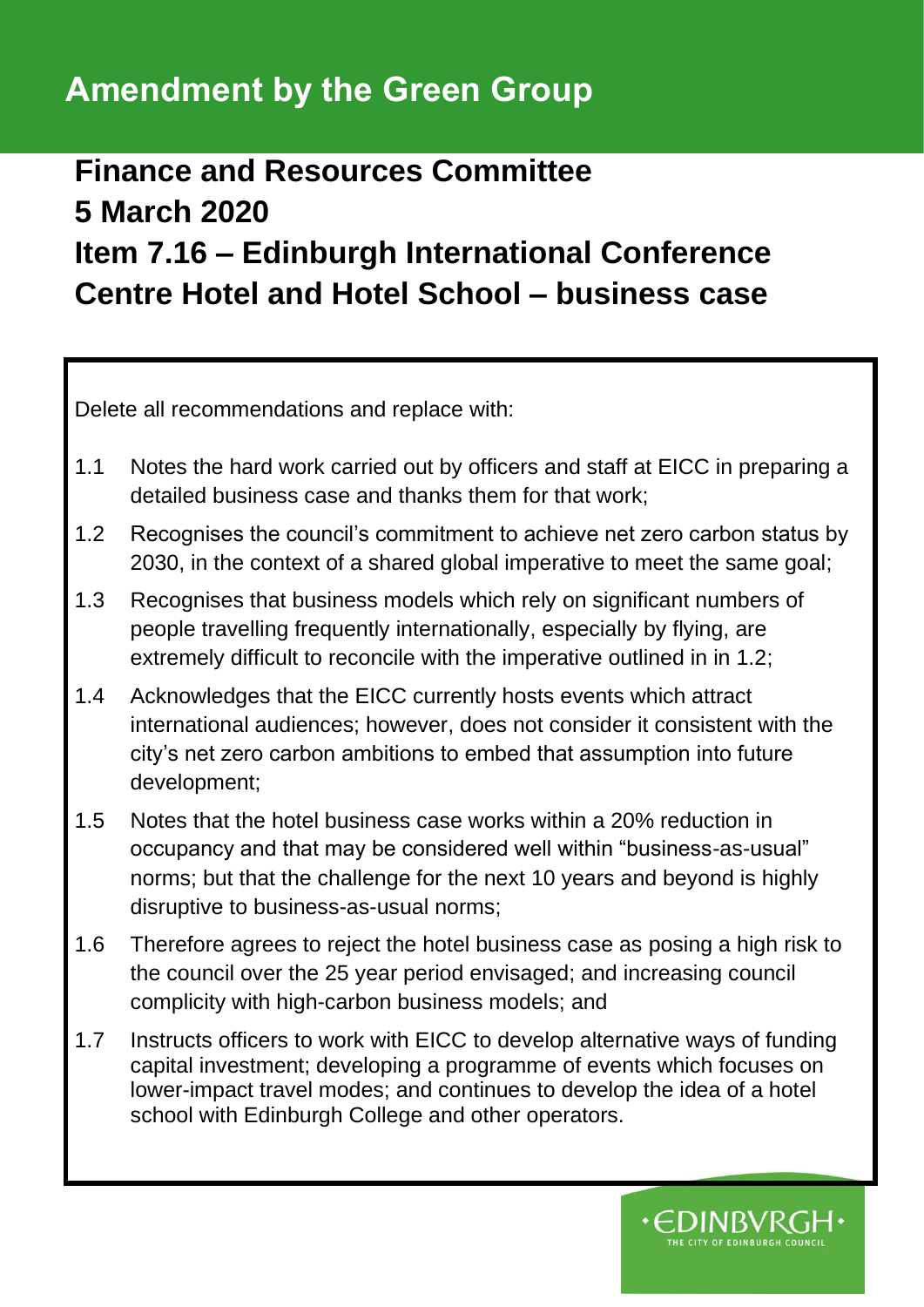**Moved by** Councillor Corbett

**Seconded by** Councillor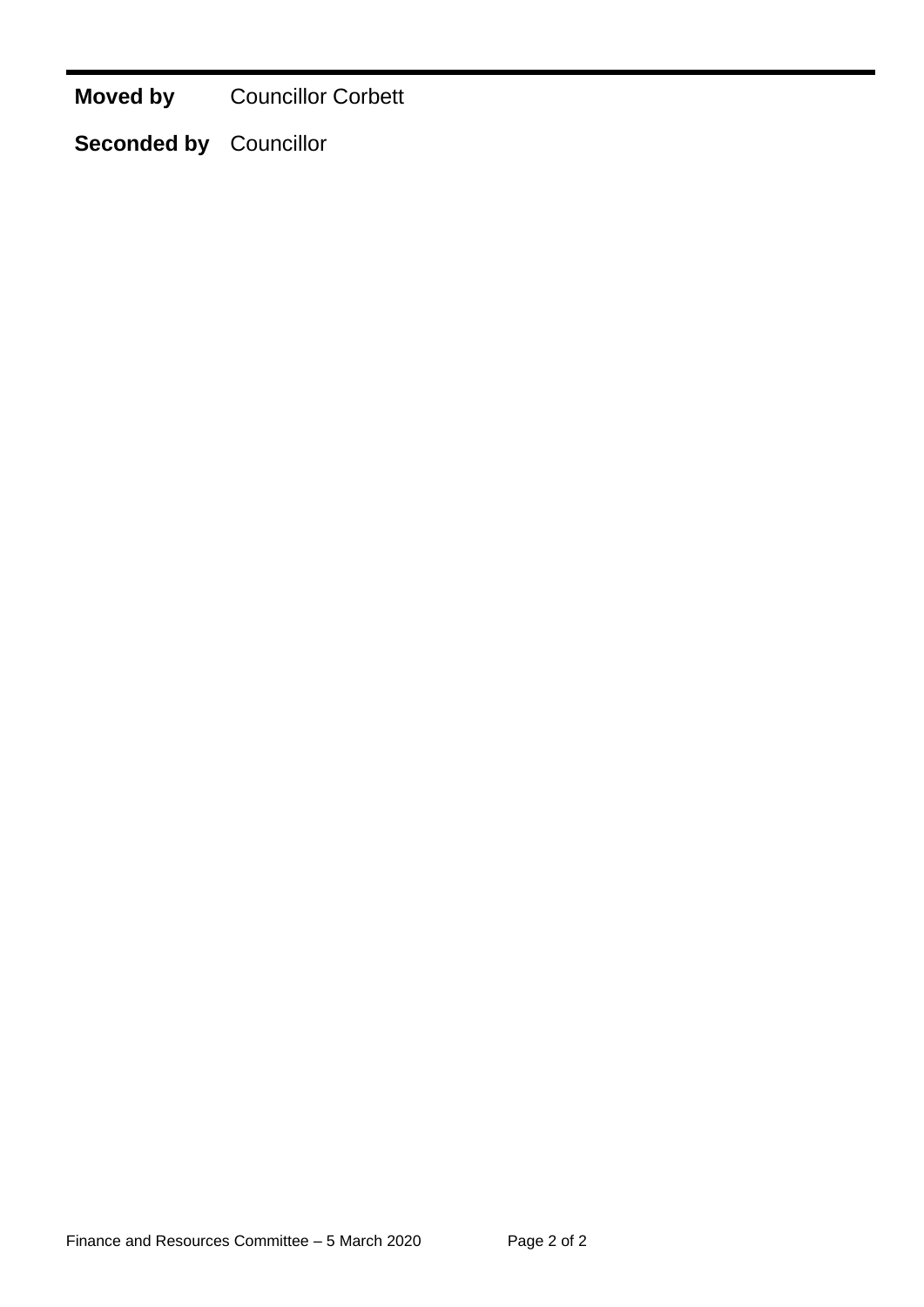## **Finance and Resources Committee 5 March 2020 Item 7.21 – Provision of Lunches and Refreshments for Councillors**

Committee delegates to the Executive Director of Resources to work with business managers or support staff to implement an appropriate process to cover the cost of Council lunches for Councillors and officers, including the option of appropriate contributions, and explore cross-departmental recharging with appropriate officers for catering such as the Licensing Board and Regulatory Committee.

**Moved by** Councillor Rankin

**Seconded by** Councillor Griffiths